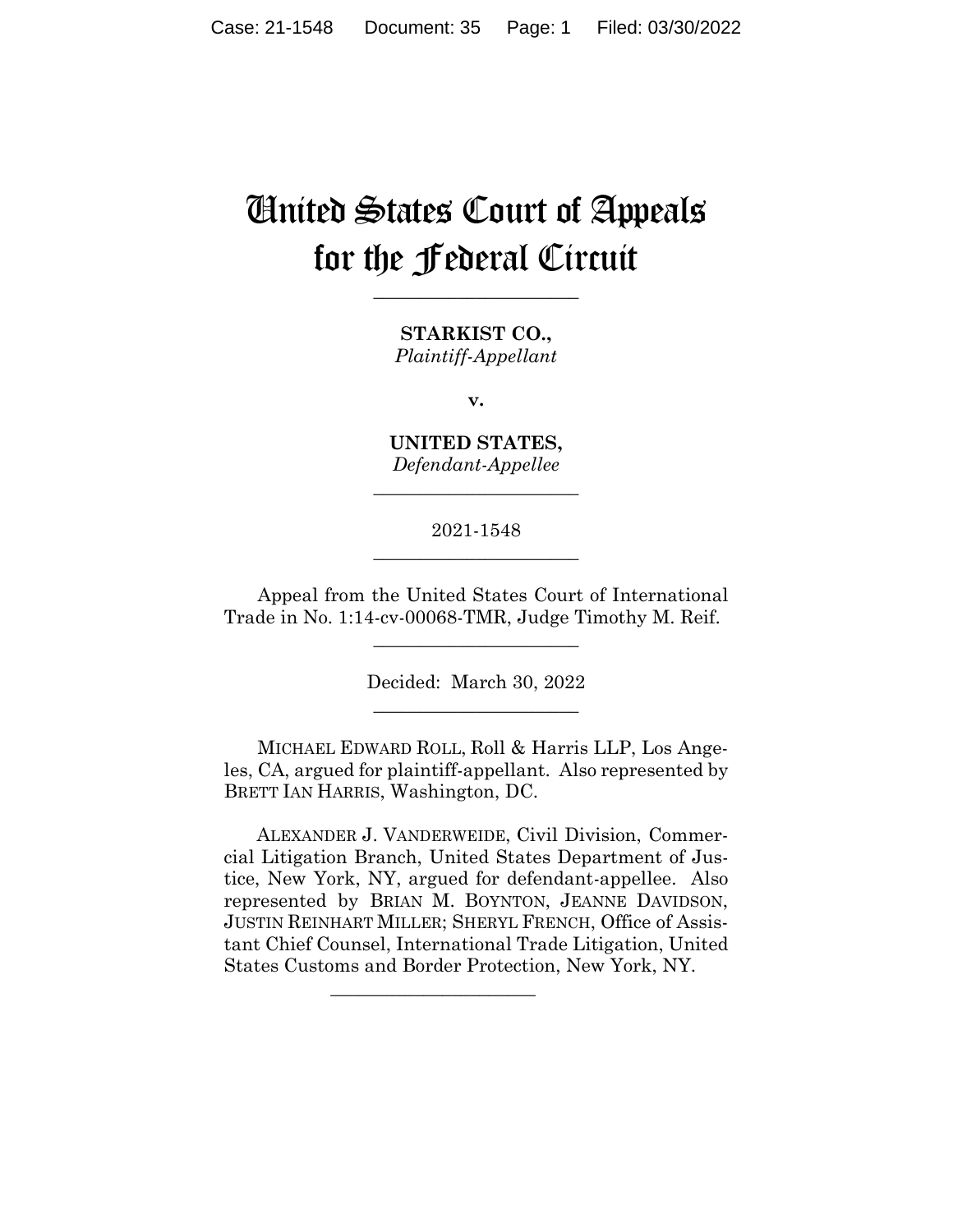## Before MOORE, *Chief Judge*, DYK and REYNA, *Circuit Judges*.

#### REYNA, *Circuit Judge*.

StarKist Co. challenges a tariff classification of four imported tuna salad products under subheading 1604.14.10 of the Harmonized Tariff Schedule of the United States. We affirm.

#### **HTSUS**

The cross-border movement of goods across international markets is regulated by tariff classification systems for ascribing the appropriate tariff to specific imported goods. In the United States, the Harmonized Tariff Schedule of the United States ("HTSUS") governs the classification of imported goods and merchandise and provides the applicable tariff rates. The HTSUS and the Additional U.S. Notes to the HTSUS have the force of statutory law. *Aves. In Leather, Inc. v. United States*, 423 F.3d 1326, 1333 (Fed. Cir. 2005); USITC Pub. 4368, at Preface p. 1 (2013).

The interpretation of HTSUS provisions is undertaken through General Rules of Interpretation ("GRIs") and the Additional U.S. Rules of Interpretation ("ARIs"). *BASF Corp. v. United States*, 482 F.3d 1324, 1325–26 (Fed. Cir. 2007). Absent contrary legislative intent, we construe HTSUS terms according to their common and commercial meanings, which we presume to be the same. *Carl Zeiss, Inc. v. United States*, 195 F.3d 1375, 1379 (Fed. Cir. 1999).

The application of the GRIs and ARIs is rigid. The GRIs are to be applied in numerical order, such that, if proper classification is achieved through a particular GRI, the remaining successive GRIs should not be considered. Id. GRI 1 explains that classification under any heading shall be determined according to the terms of the headings and any relative section or chapter notes. Once the court determines the appropriate heading, the court applies GRI 6 to determine the appropriate subheading. *See*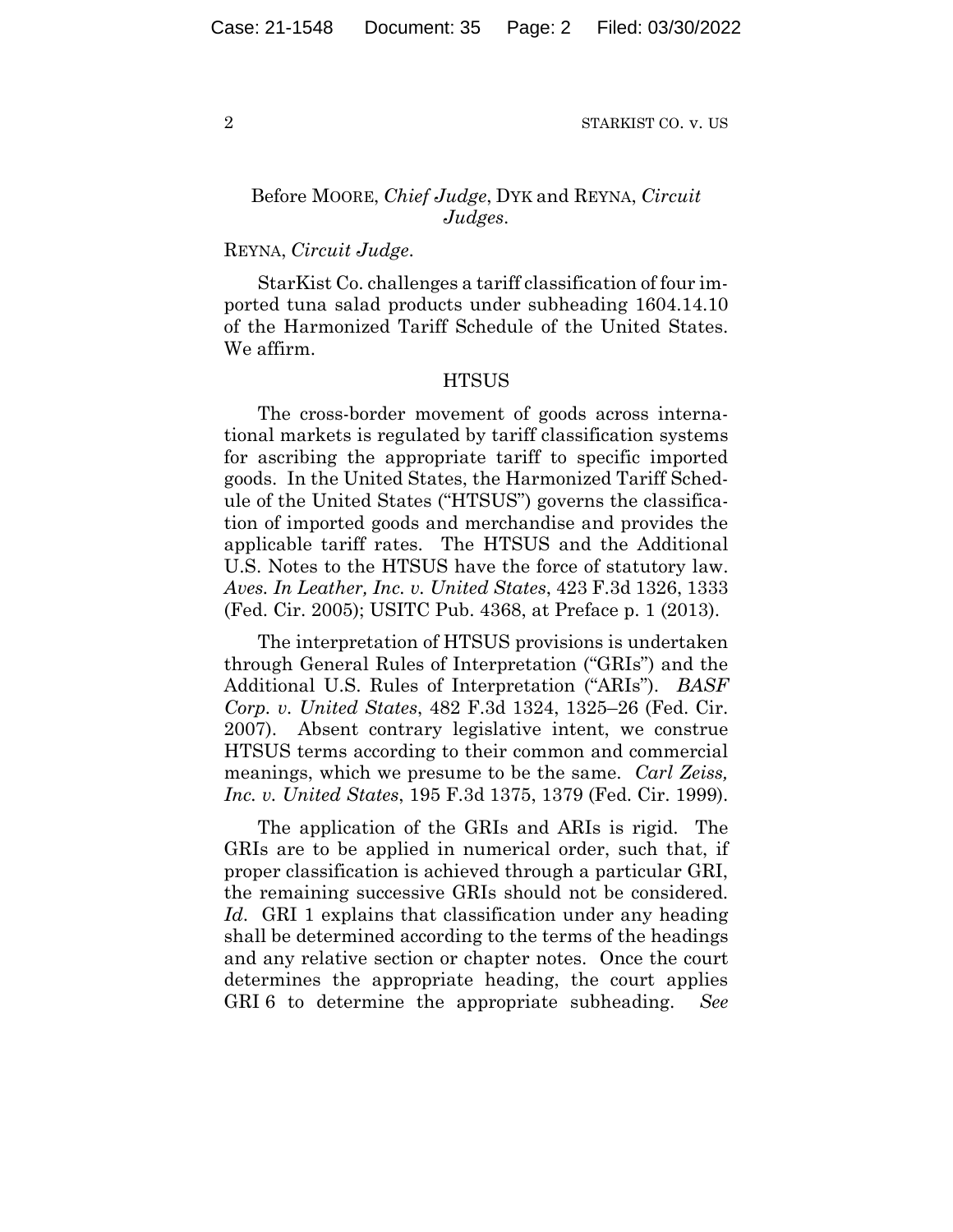*Orlando Food Corp. v. United States*, 140 F.3d 1437, 1439 (Fed. Cir. 1998). GRI 6 provides that "the classification of goods in the subheadings of a heading shall be determined according to the terms of those subheadings and any related subheading notes and, *mutatis mutandis*, to the above rules." Accordingly, where a party disputes a classification under a particular subheading, we apply GRI 1 as a substantive rule of interpretation, such that when an imported article is described in whole by a single classification subheading, then that single classification applies, and the successive GRIs are inoperative. *CamelBak Prods., LLC v. United States*, 649 F.3d 1361, 1364 (Fed. Cir. 2011).

#### **BACKGROUND**

This appeal involves two varieties of tuna salad products, albacore and chunk light, each of which is imported as ready-to-eat pouches or lunch-to-go kits. J.A. 2. The lunch-to-go kits consist of the tuna salad pouches, crackers, a mint, a napkin, and a spoon. J.A. 3.

The administrative record demonstrates that the production processes for both types of tuna salad products are the same in all ways relevant to this appeal. The fish is caught in South American or international waters, frozen, delivered to a facility in Ecuador, sorted, thawed, cooked, machine chopped, then hand-folded with a prepared mixture of other ingredients including a mayo base comprising more than 12% soybean oil. J.A. 3–4, 45–53, 55–56, 60–61. The resulting mixture is packaged into pouches using metal funnels. J.A. 4, 45, 56, 60–61.

The tuna salad products at issue have been classified by United States Customs and Border Protection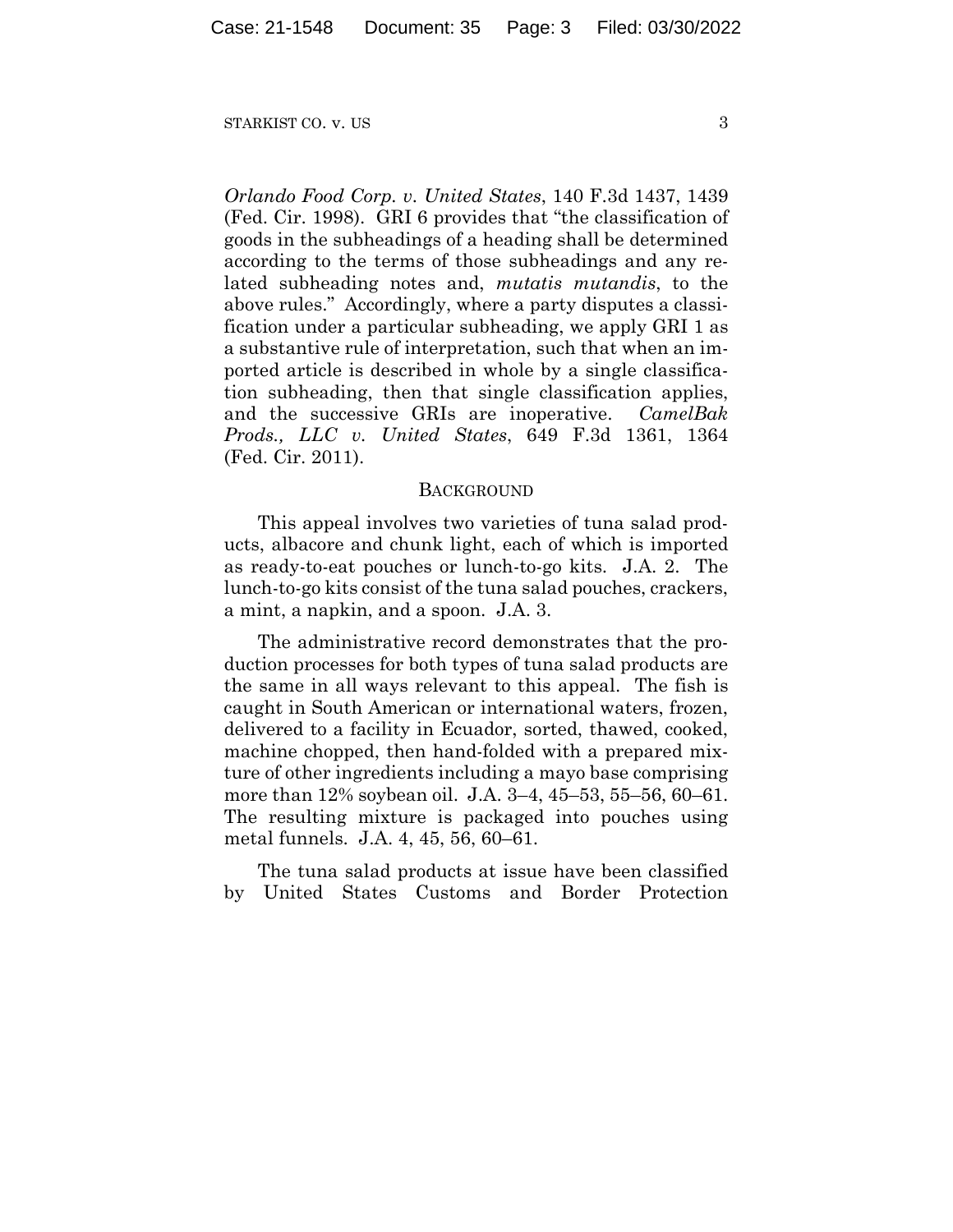("Customs") under subheading 1604.14.10. Heading 1604 provides:



HTSUS 1604 (emphasis added). Accordingly, subheading 1604.14.10, which carries a 35% *ad valorem* duty, covers:

Prepared or preserved fish; caviar and caviar substitutes prepared from fish eggs:

Fish, whole or in pieces, but *not minced*: Tunas, skipjack and bonito (Sarda

spp.):

Tunas and skipjack: In airtight containers: *In oil*.

HTSUS 1604.14.10 (emphases added).

StarKist seeks a classification under 1604.20.05, which covers "products containing meat of crustaceans, molluscs or other aquatic invertebrates; prepared meals," and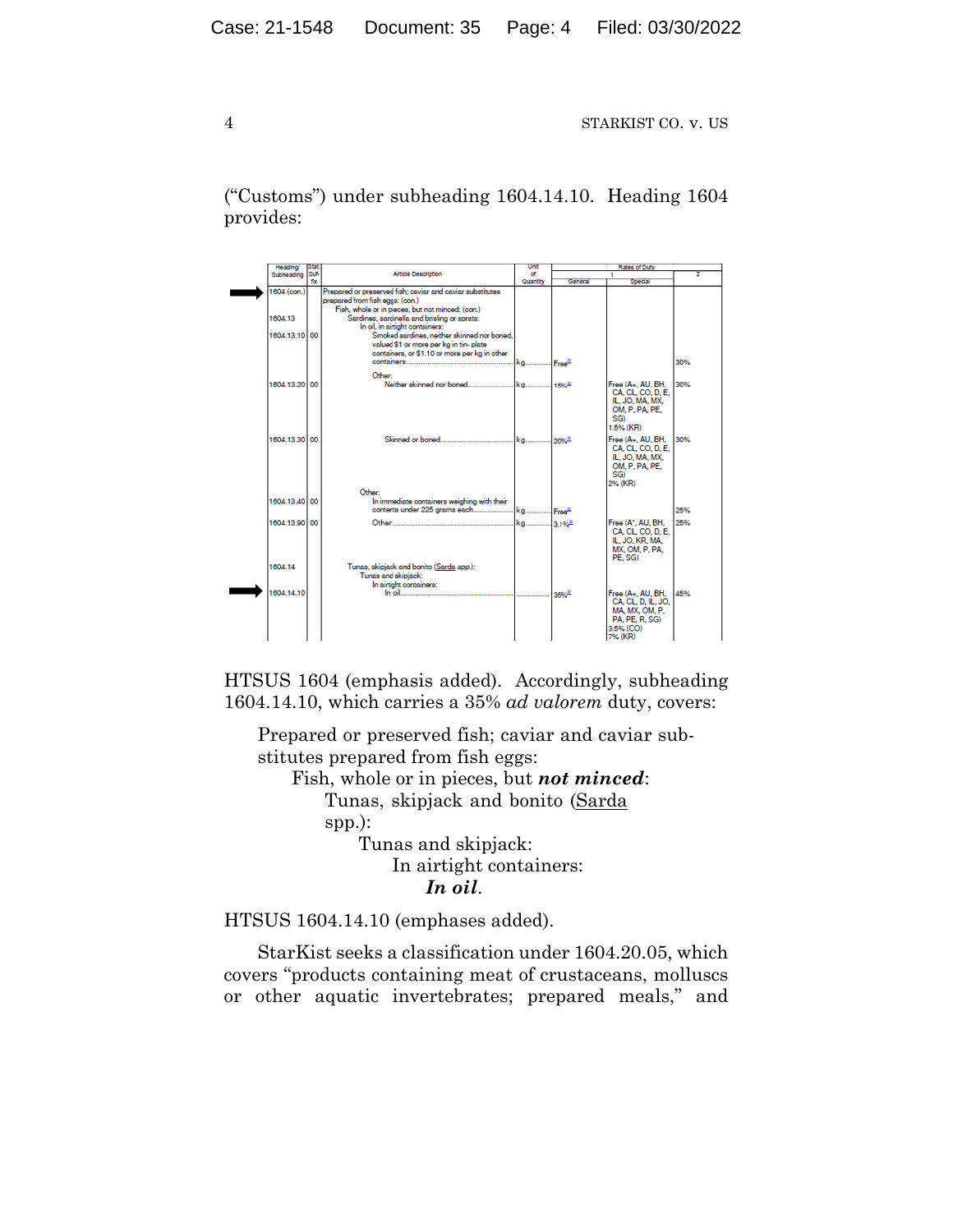carries a 10% *ad valorem* duty. Appellant's Br. 22–42. Or, in the alternative, StarKist seeks a classification under either subheading 1604.14.22, which covers tuna that is "not minced" and "not in oil," carrying a 6% *ad valorem* duty, or subheading 1604.14.30, which covers "other," carrying a 12.5% *ad valorem* duty. *Id.* at 42–58.

StarKist timely filed two separate Customs protests challenging the classification of the tuna salad products under subheading 1604.14.10. Customs denied both protests. StarKist paid all applicable duties owed on the imports and filed this action in the United States Court of International Trade challenging the classifications. The Court of International Trade granted summary judgment in favor of the government, concluding that the tuna salad products are properly classified under 1604.14.10 because they are "not minced" and "in oil."

The term "minced" is not defined under the HTSUS. Accordingly, the Court of International Trade analyzed different factors to interpret the meaning of the term. J.A. 15. The Court of International Trade determined that a proper understanding of the term requires considering: "(1) whether the pieces, based on their size and physical characteristics, collectively, should be considered 'minced,' and, (2) whether the tuna pieces are the product of a minced cut." J.A. 15. Based on these factors, the Court of International Trade interpreted "minced" under heading 1604 to require "small pieces of a minced cut [that] are the product of a purposeful process that involves cutting or chopping." J.A. 19.

The Court of International Trade first determined that the size and physical characteristics of the pieces collectively are such that the tuna salad products are "not minced." J.A. 17–18. The Court of International Trade reasoned that "the presence of certain tuna pieces equivalent in size to minced tuna is purely incidental; the defining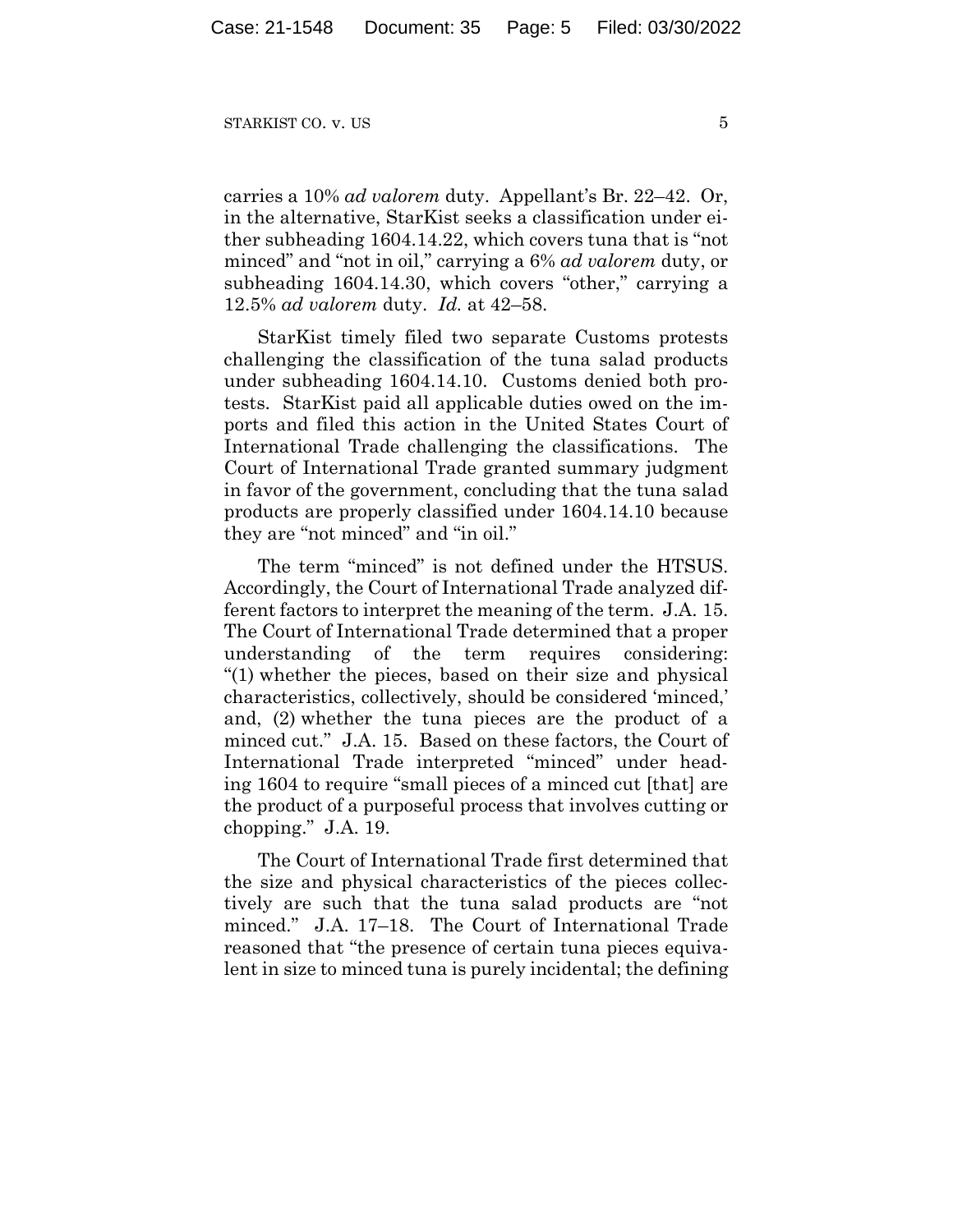character is more accurately described as chunky, with pieces of varying size." J.A. 17.

The Court of International Trade also determined that the tuna salad products are produced through a process distinct from mincing. J.A. 18–20. The Court of International Trade observed that the fish is first passed through a chopper with four blades, producing pieces of fish larger than Customs' proposed definition of "minced." J.A. 19–20. Then, these pieces are hand-folded with the other ingredients, breaking up some of the larger pieces. *Id.* The Court of International Trade reasoned that because the very small pieces in the tuna salad are produced by hand-blending rather than chopping, the subject merchandise is not the product of a minced cut. The Court of International Trade concluded that the products are "not minced" both in result and in process and, as such, are properly classified as "not minced." J.A. 20.

The Court of International Trade then determined that the tuna salad products are also properly classified as "in oil." J.A. 20–27. The Court of International Trade reasoned that because the oil is added after the fish is cooked but before it is packed, the StarKist products have been properly classified as "in oil" pursuant to HTSUS Chapter 16 Additional U.S. Note 1. J.A. 27.

StarKist timely appealed. We have jurisdiction pursuant to 28 U.S.C. § 1295(a)(5).

#### STANDARD OF REVIEW

We review de novo the Court of International Trade's decision to grant summary judgment and apply anew the standard used by the Court of International Trade to assess the subject Customs classification. *See Otter Prods., LLC v. United States*, 834 F.3d 1369, 1374–75 (Fed. Cir. 2016). "Although we review the decision[ ] of the CIT de novo, we give great weight to the informed opinion of the CIT . . . and it is nearly always the starting point of our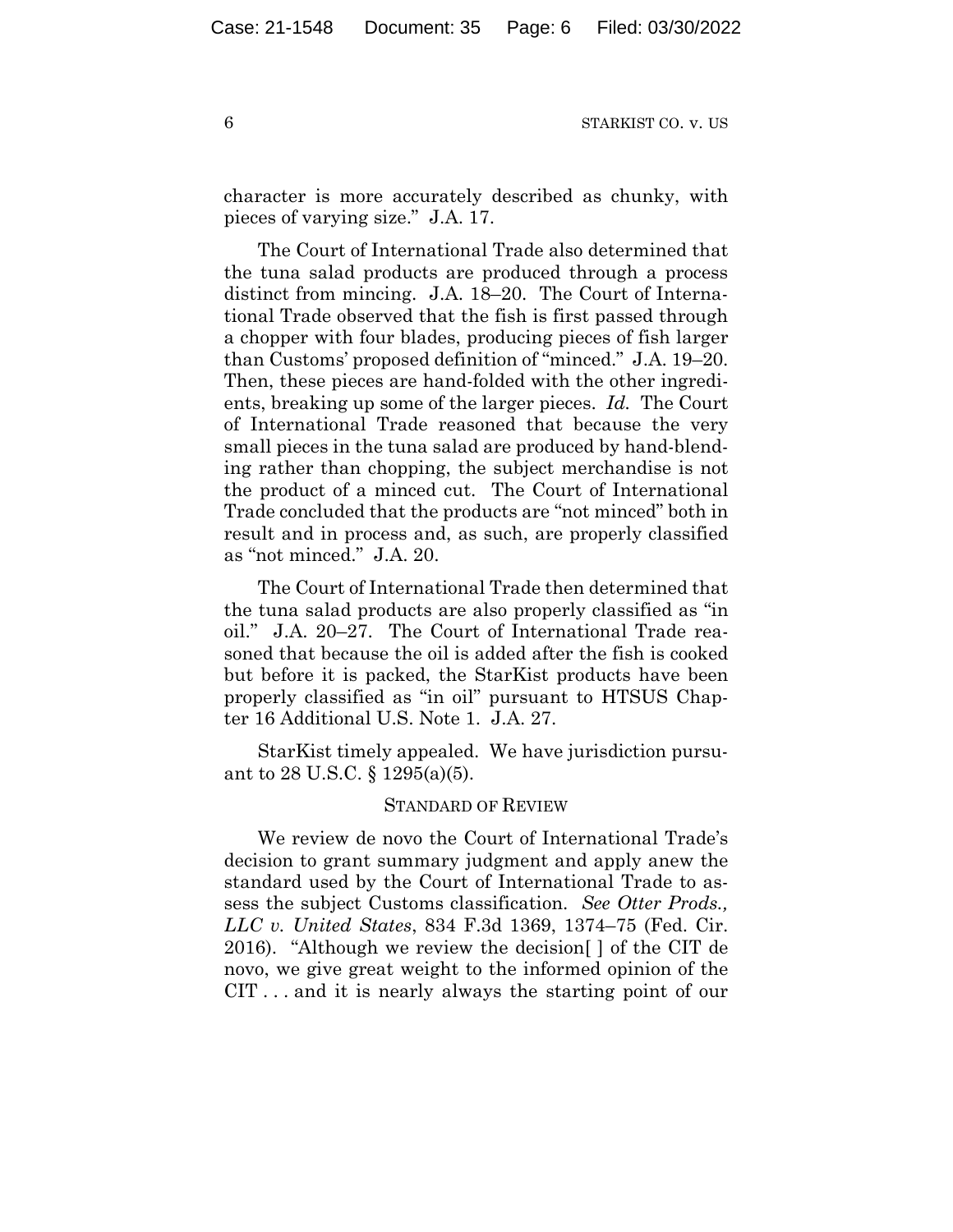analysis." *Nan Ya Plastics Corp. v. United States*, 810 F.3d 1333, 1341 (Fed. Cir. 2016) (internal quotation marks, brackets, and citation omitted). The Court of International Trade "shall grant summary judgment if the movant shows that there is no genuine dispute as to any material fact and the movant is entitled to judgment as a matter of law." U.S. CIT R. 56(a) (2015).

Proper classification of goods under the HTSUS is a two-step process. *Sigma-Tau HealthScience, Inc. v. United States*, 838 F.3d 1272, 1276 (Fed. Cir. 2016). First, we ascertain the meaning of the specific terms in the tariff provision. *Orlando Food Corp.*, 140 F.3d at 1439. Absent contrary legislative intent, we construe HTSUS terms according to their common and commercial meanings, which we presume to be the same. *Carl Zeiss*, 195 F.3d at 1379. To assist it in ascertaining the common meaning of a tariff term, the court may rely upon the term's ordinary meaning, lexicographic and scientific authorities, dictionaries, and other reliable information sources. *Brookside Veneers, Ltd. v. United States*, 847 F.2d 786, 789 (Fed. Cir. 1988). Second, we determine whether the goods come within the description of those terms. *Victoria's Secret Direct, LLC v. United States*, 769 F.3d 1102, 1106 (Fed. Cir. 2014). This step is a factual inquiry that we review for clear error. *Id.* When there is no factual dispute regarding the nature, structure, and use of imported merchandise, the proper classification turns on the first step. *Faus Grp., Inc. v. United States*, 581 F.3d 1369, 1372 (Fed. Cir. 2009).

#### "NOT MINCED"

Pursuant to the GRIs, the question of whether the products at issue are "not minced" is a threshold question. StarKist contends that Customs and the Court of International Trade erred in interpretating the term "minced" and/or clearly erred in concluding that StarKist's products are "not minced." Appellant's Br. 25–31. We disagree.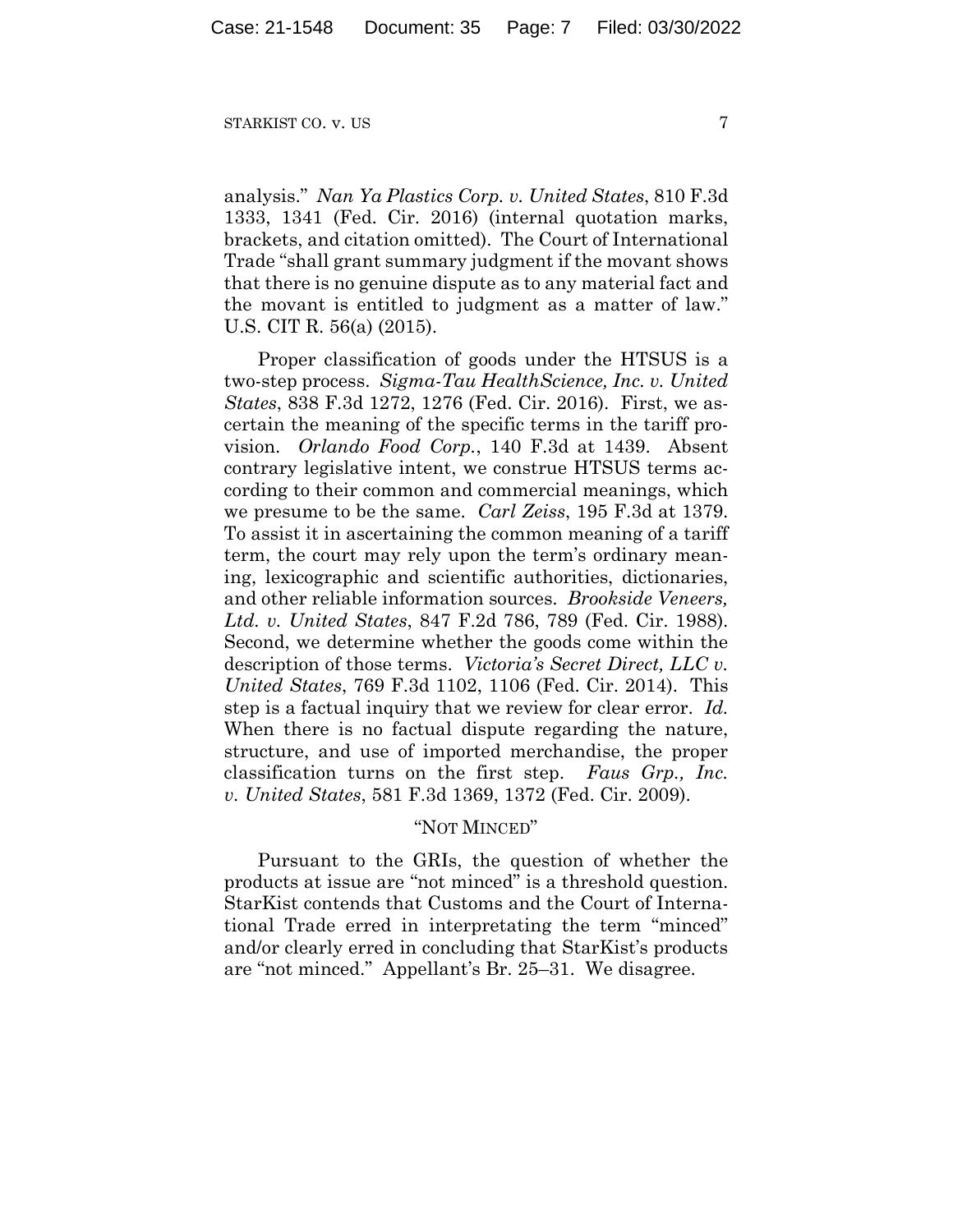First, we address the proper interpretation of the term "minced." Based on the record dictionary definitions, the language and context of the relevant subheadings, as well as the term's ordinary meaning, we conclude that when used in the context of imported fish, the common and commercial meaning of the term "minced" at least requires separation into very small pieces.1

Next, we must assess whether Customs clearly erred in its determination that the subject tuna salad products are "not minced." We find no such error. StarKist's tuna salad products at issue are not separated into very small pieces. Instead, the products are first roughly chopped, then hand-folded with additional ingredients, which results in a product consisting of some very small pieces and some chunks. J.A. 55, 60–61. More specifically, cooked albacore tuna is chopped by machine into 0.8–1.0 inch chunks, and cooked chunk light tuna is chopped by machine into 1.0–1.5 inch chunks. J.A. 45, 47–53, 55–56, 60– 61, 65. Then, a person hand-folds the tuna pieces with the prepared mayonnaise-based dressing, breaking up some of these larger pieces. J.A. 48, 50, 56, 61. As the Court of International Trade recognized, at the end of this process, the products are properly described as chunky, with pieces of varying size. J.A. 18. This determination is supported by substantial evidence, including sworn testimony and laboratory reports. Accordingly, we determine that Customs did not clearly err in determining that the subject tuna salad products fall within the meaning of the term "not

<sup>1</sup> Because, as explained below, Customs did not clearly err in determining that the subject tuna salad products do not satisfy this requirement, we do not reach whether the pieces must be "the product of a purposeful process that involves cutting or chopping" to qualify as "minced." J.A. 19.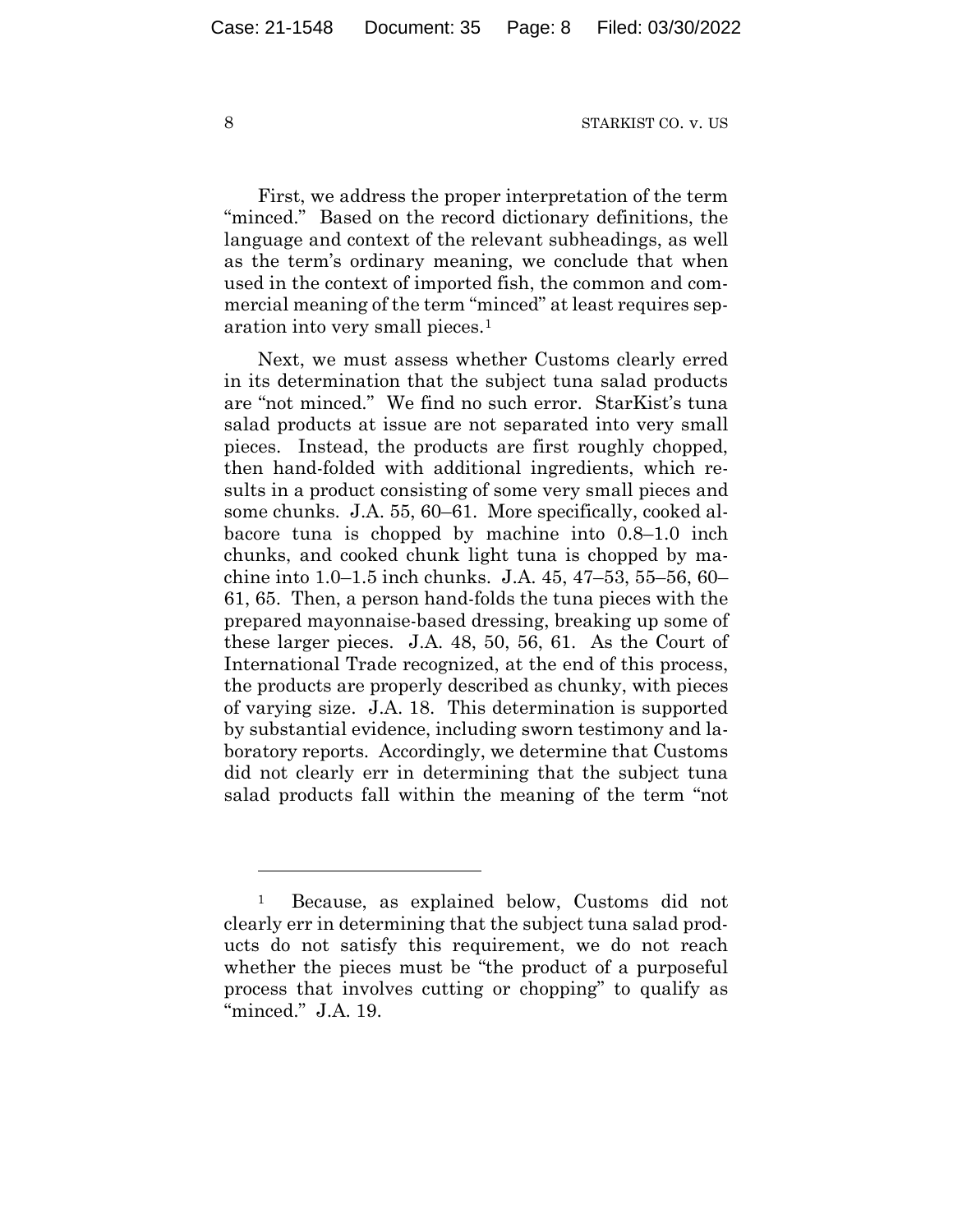minced." Next, we turn to whether the products are properly classified as "in oil."

### "IN OIL"

StarKist contends that its products are not properly classified as "in oil" because HTSUS Chapter 16 requires classification of tuna products as "in oil" only where the oil was added for purposes of packing—i.e., at the "packing stage." Appellant's Br. 42–58 (citing J.A. 56, 61, 593, 599). StarKist further contends that because the oil in its products is added during the preparation stage, and not the packing stage, its products are properly classified as "not in oil." *Id.*

HTSUS Chapter 16 Additional U.S. Note 1 governs this inquiry. Note 1 states:

For the purposes of this chapter, the term "in oil" means packed in oil or fat, or in added oil or fat and other substances, whether such oil or fat was introduced *at the time of packing or prior thereto*.

HTSUS Chapter 16 Additional U.S. Note 1 (second emphasis added). This statutory authority explicitly states that for the term "in oil" to apply, it matters not whether the oil was added during preparation or in the packing process.

StarKist cites two cases in support of its contention that Note 1 does not settle this issue in the government's favor: *Del Monte Corp. v. United States*, 730 F.3d 1352 (Fed. Cir. 2013), and *Richter Bros., Inc. v. United States*, 44 C.C.P.A. 128 (1957).

*Del Monte* involves the tariff classification of StarKist's "Tuna Fillets" products—cooked tuna products packaged in airtight foil pouches consisting of chunks of cooked albacore and yellowfin tuna marinated with a mixture of flavoring ingredients in a viscous sauce. 730 F.3d at 1355. In contrast with this case, in *Del Monte*, the tuna was placed in the packaging first, then a sauce containing oil was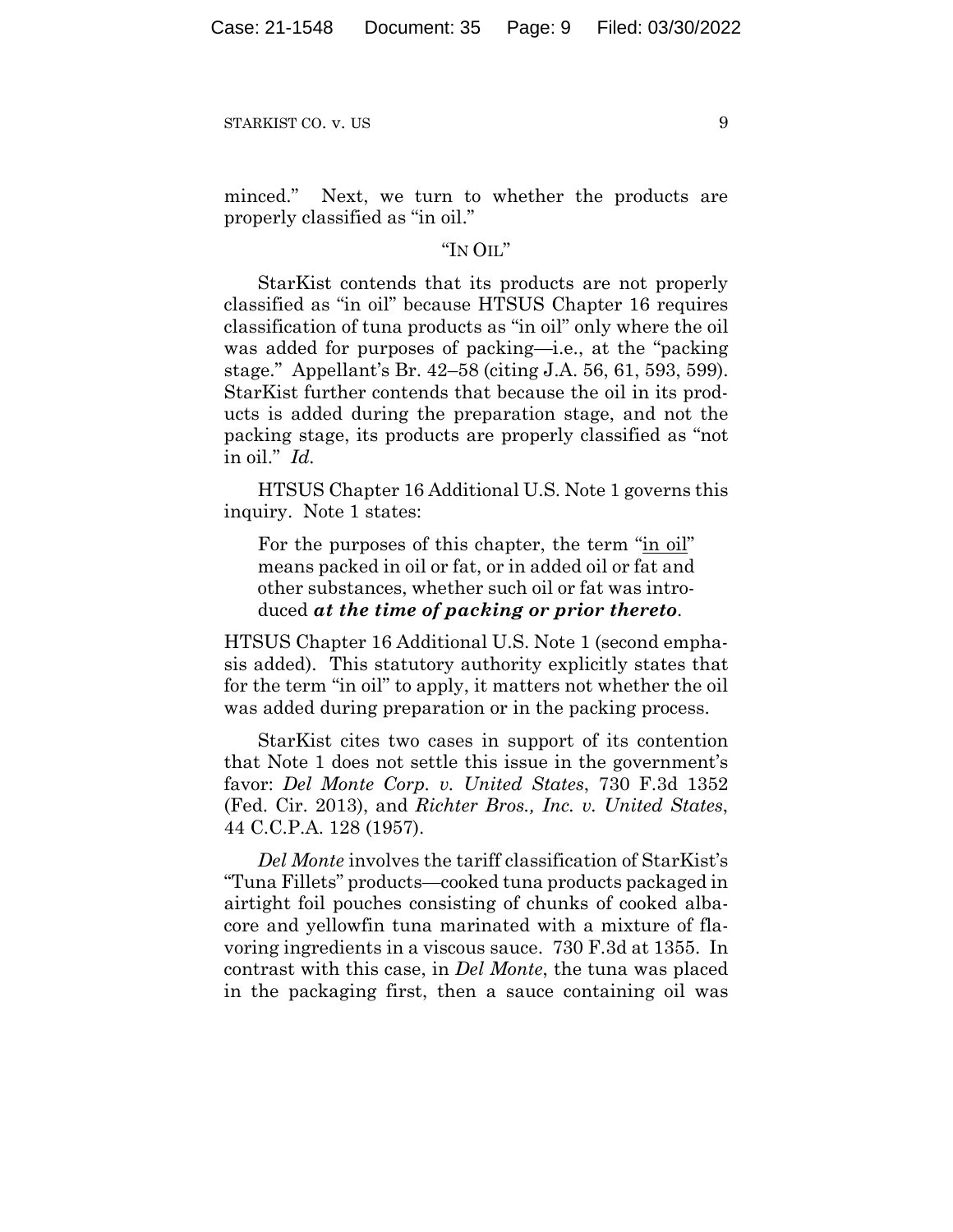added. *Id.* This court determined that those StarKist products are "packed in oil" within HTSUS Chapter 16. *Id.*

In *Richter*, the product at issue was herring that was cleaned, covered with wheat meal, put on sieves, and then fried in a pan. 44 C.C.P.A. at 131. The frying fat consisted of 50% herring oil and 50% tallow. *Id.* After frying, the herring was cooled, and as much as possible of the remaining oil was drained off. *Id.* After cooling, the herring was packed into tins filled with a brine of wine, vinegar, water, sugar, and salt. *Id.* It was undisputed that some of the oil remained in the tins as a result of the frying process, but no oil, nor any ingredient containing oil, was added to the tins during packing. *Id.* Our predecessor court held that these products were not "packed in oil" under a different tariff schedule. *Id.*

StarKist contends that its tuna salad products are not "packed in oil" because they are prepared in a similar fashion to the products in *Richter*. StarKist argues that, under *Del Monte*, the oil must be added after the fish is already in the package to be considered "packed in oil." Contrary to StarKist's contention, Note 1 resolves this dispute by clarifying that "in oil" is meant within Chapter 16 to distinguish products that incidentally contain oil as a result of their preparation, as was the case in *Richter*, from those in which oil is separately added, as is the case here and in *Del Monte*. Accordingly, we determine that the tuna salad products are properly classified as "in oil" under subheading 1604.14.10 because the oil in the tuna salad products was introduced to the fish prior to packing and the oil is not merely incidental to the preparation, as described in Note 1.

#### CONCLUSION

We hold that the tuna salad products at issue are properly classified under subheading 1604.14.10 of the HTSUS because they are "not minced" and are "in oil." We have considered the parties remaining arguments and find